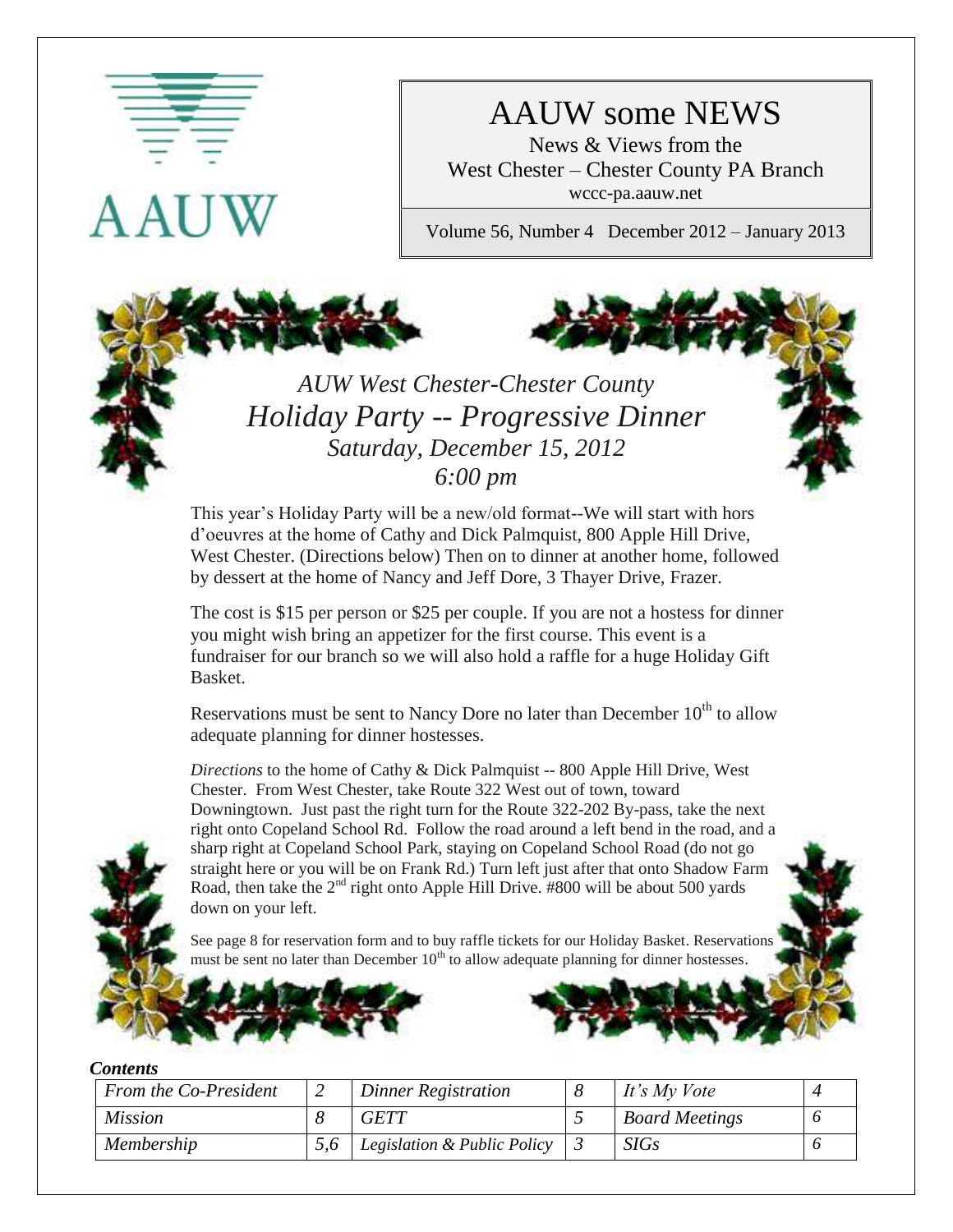### *From the Co-President*

December, 2012

Dear Members,

We hope you enjoyed November's program at the Chester County Library. Since childhood, the library has been one of my favorite places. Back then the library system responded to our neighborhood's need for books by sending a bookmobile to our school every other week. I eagerly looked forward to "bookmobile day" to browse the shelves for old favorites and new books that I could take home with me. Today libraries continue to play an important role providing access to information as well as supportive services. As we learned, the CCLS continues to be responsive to the changing needs of the community with data bases, computers and free wireless internet, E-books and other resources. Thanks to Peggy Wadsworth for an informative presentation and library tour and to the Legislation and Public Policy (LAPP) Committee for promoting participation in activities that support public libraries.

The recent election and the important role women played in the process are still very much on my mind. As I read and watched the news, I was excited to learn that not only did women make up 53% of the voters, they were also elected in record numbers to the Senate and the House. As we look toward 2013, there will be 20 female senators and a record number of women in the House! I listened with pride to Elizabeth Warren, one of the new female senators, as she answered a question about equal pay for equal work by saying "It's time, it's time." If you would like to read more about the historical firsts made by women in this election, you can check out "Women and the 2012 Election" at [http://blog-aauw.org](http://blog-aauw.org/) and be sure to read about the role millennials played in this election in Whitley Harbold's newsletter article, *It's My Vote*: *I Will Be Heard*.

Also in November, Fran and I attended the AAUW-PA East District Meeting along with over 60 members from 13 branches. It was great for me to meet some of the people with

whom I have been corresponding by e-mail, and to talk to others about what's going on in their branches. The two guest speakers were enthusiastic and informative. Amanda Holt clearly explained her involvement with legislative redistricting planning in PA and her version of the legislative district maps. You can see Amanda's maps and read details of her "journey" at AmandaE.com. In her postelection analysis, Lisa Maatz, AAUW Director of Public Policy and Government Relations, gave her insights of the election beginning with her attendance at both the Republican and Democratic conventions. After summing up women's participation and achievements in this election, Lisa reinforced the need to move forward with promoting AAUW policy goals. As we move into the busy month of December, we hope you will take time to relax with your AAUW friends at our Annual Holiday Party. This year's Progressive Dinner will combine all the elements of previous parties – great food and company with an added element of surprise.

Fran and I wish you all a wonderful holiday season and best wishes for a happy new year.

Sincerely, Sandi Kwisz, Co-President



### **Saturday, December 8, 2012 West Chester Public Library's Holiday Home Tour**

This tour features **"the old & the new"**, spanning 130 years of home building history in & around West Chester. **The homes date from 1870-2000**. If you're still interested in the tour (highlighted in last month's newsletter) Check online at: [www.wcpubliclibrary.org](http://www.wcpubliclibrary.org/) or purchase tickets at West Chester Public Library, 415 North Church St. West Chester, PA 19380. *Snow date is Sunday, December 9, 2012*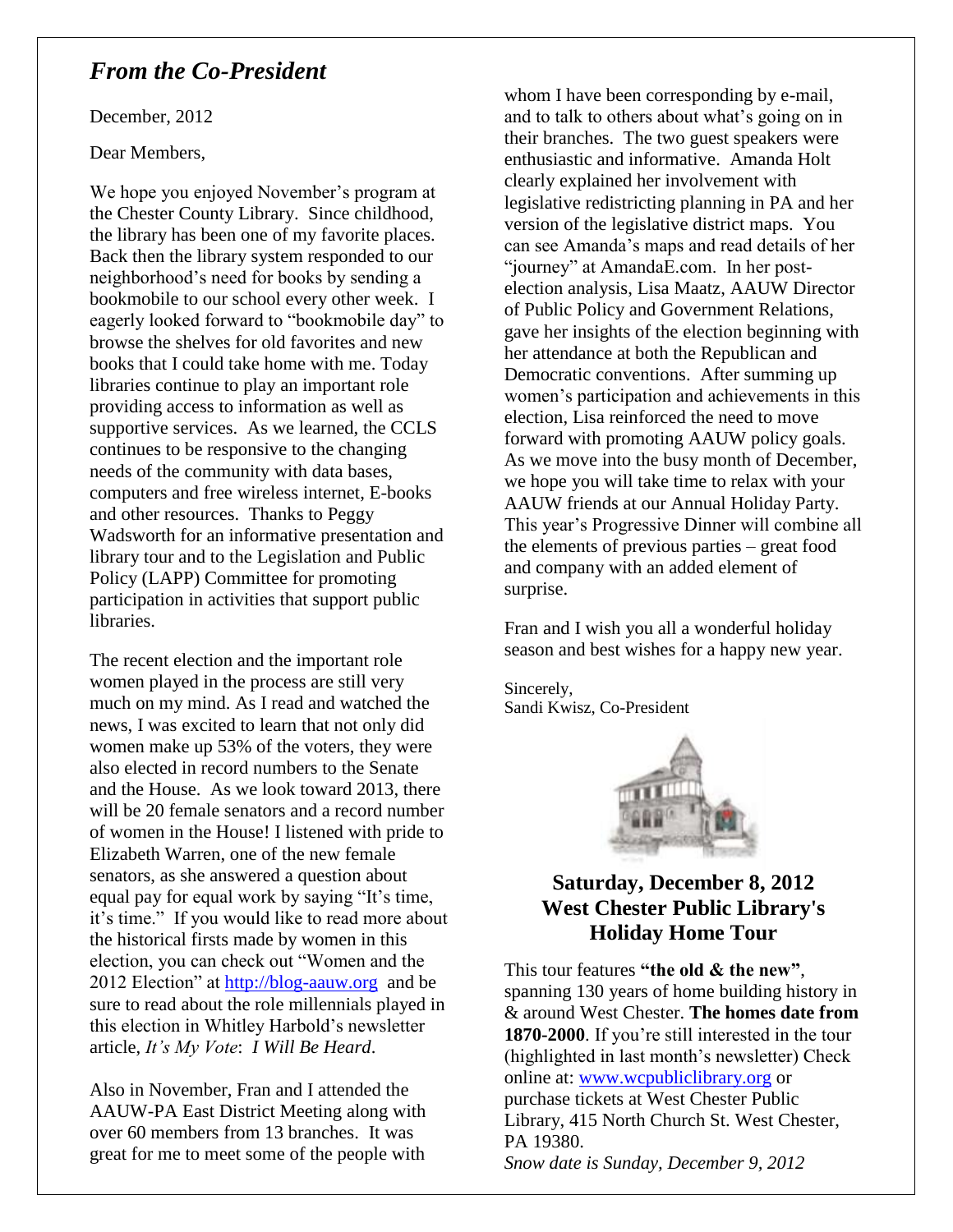# **Legislation and Public Policy (LAPP)**

by Ann Duerr

On Election Day 2012, women turned out in droves, making up 53% of the electorate, and young people exceeded their turnout of 2008. As a result of this election, women will comprise one third of the U.S. Senate. Many thanks to all who got the vote out, especially members of the League of Women Voters and our own Student Board Representative, Whitley Harbold, for organizing AAUW-PA voters, focusing on women ages 18 to 31. Our November membership meeting featured our own member, Peggy Wadsworth, a county library employee, whose presentation exposed our members to the many library services available. These include databases, E-readers, and E-books. She will continue to write an article focusing on a different database for each month's *AAUWsome News* and the first one will highlight the "Learning Express" library. Education is one of the topics on which our branch has chosen to focus our political efforts on this year. AAUW National will be working to:

- Re-authorize and improve the Elementary and Secondary Education Act (*No Child Left Behind)*
- Pursue programs aimed at closing the achievement gap and increasing access to higher education
- Prevent the expansion of vouchers
- Protect and enforce Title IX

For our local branch, we will closely watch the upcoming 2013 State budget process and its effects on school districts.

The newest research report from AAUW National is titled *Graduating to a Pay Gap*. The report shows that just one year after graduating from college, women are still paid less than men. The information is available in booklet form and can be found on the AAUW National website at [www.aauw.org.](http://www.aauw.org/)

Another AAUW website where you can find information about legislation and political

action is aauw-pa.aauw.netfor PA information. You should look under "activities" to find public policy, and also check out the 2-minute activist. You may find additional information by visiting our own branch website at wccc-pa.aauw.net.



# **Alice Lawson Scholarship Fund**

Members of our branch contributed \$305 to the Alice Lawson Scholarship Fund in honor of Harriet Jarosh. The Alice Lawson Scholarship Fund has provided scholarships to nontraditional students at local colleges and universities. Harriet Jarosh was a long time and well-respected member of our branch and served twice as president of our branch. Carla Grot wrote about Harriet's importance to our branch in the October newsletter.

Contributions to the Alice Lawson Scholarship Fund in honor of Harriet Jarosh can be sent to: *Alice Lawson Scholarship Fund Chester County Community Foundation, Inc. 28 Market Street West Chester, PA 19382* RE: Alice Lawson Scholarship Fund, in honor of Harriet Jarosh

Also, contributions can be made to the Alice Lawson Scholarship Fund online at: [http://www.chescocf.org/funds/Fund%20purpo](http://www.chescocf.org/funds/Fund%20purpose/Alice%20Lawson%20Scholarship%20Fund.htm) [se/Alice%20Lawson%20Scholarship%20Fund.](http://www.chescocf.org/funds/Fund%20purpose/Alice%20Lawson%20Scholarship%20Fund.htm) [htm](http://www.chescocf.org/funds/Fund%20purpose/Alice%20Lawson%20Scholarship%20Fund.htm)

#### **Domestic Violence Center**

For January the center needs crib sheets, twin sheets, and twin blankets, as well copy paper for their office. Contacts: Donna Golden: 610-344- 0245; goldendonna@verizon.net or Marie Dunn at 610-431-0641; [marie1227@comcast.net](mailto:marie1227@comcast.net)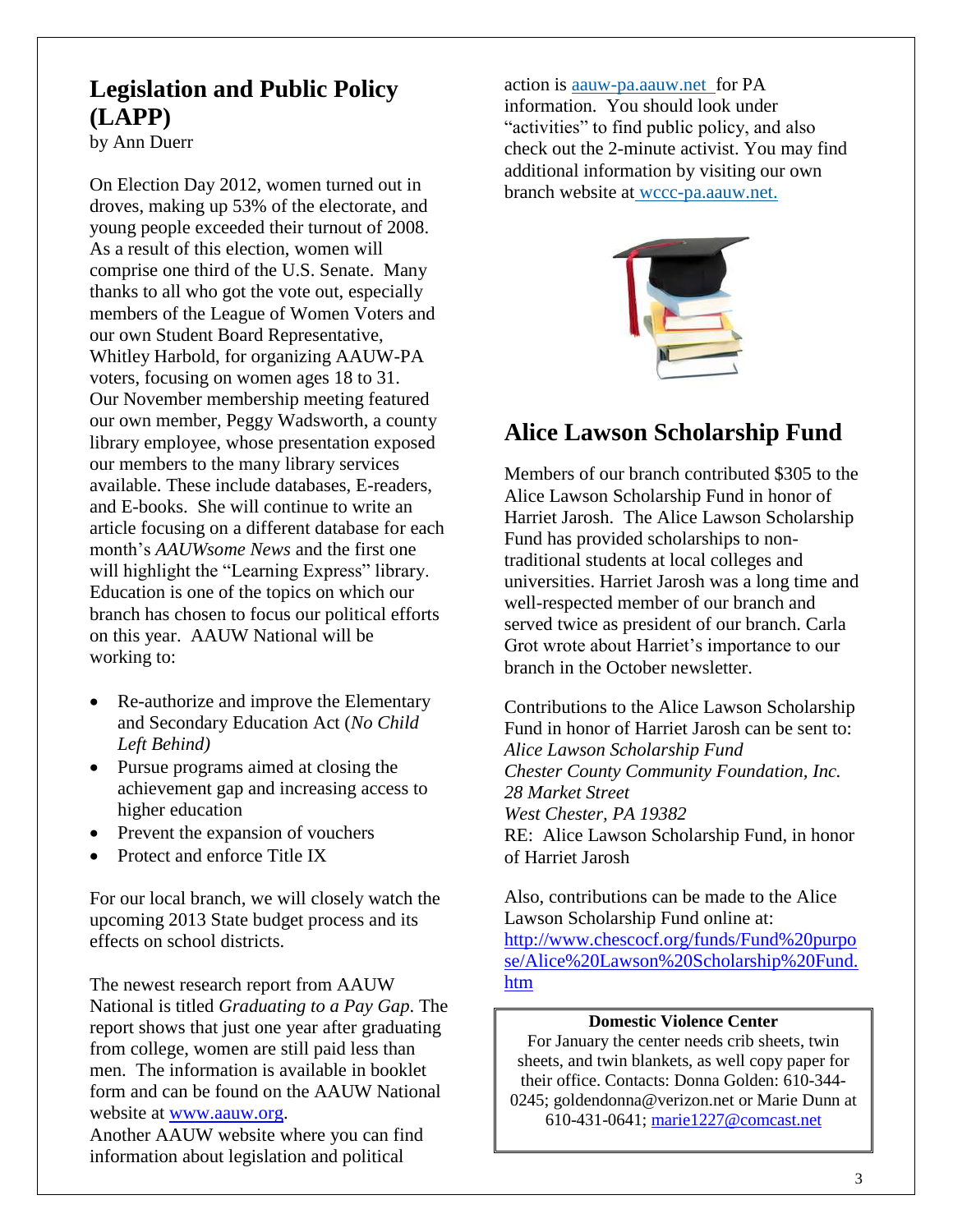

*By Whitley Harbold* December 2012

Although the Presidential Election is behind us, it will surely not be forgotten. In the 2012 General Election, women made up the majority of voters with a 53 percent turnout. Millennials were just as committed at the polls as well. Women under the age of 29 made up 19 percent of all the votes, which surpassed the 2008 election levels of 18 percent and the 2010 election levels of 12 percent of voters.

I would like to thank the entire branch for being supportive and committed to the 2012 National Campaign, "It's My Vote. I Will Be Heard." This was something new to many branches, but we got through the unknown and were successful. Women went to the polls and made their voices heard because of all your dedication and time registering voters, educating and informing women about the issues that were at stake and calling women in West Chester to remind them to vote on Election Day.

Our branch volunteers registered 211 people to vote, and 164 of the people registered were millennials. West Chester University was by far the prime location to register millennials, and it was great exposure for AAUW and the branch. I also want to thank all the volunteers who made phone calls to millennials in the West Chester area to inform them about AAUW issues and to remind them to vote. Whether you volunteered at West Chester University, Cheyney University, Exton Square Mall, the Valley Forge Book Sale or other various locations, all of your efforts were accounted for and greatly appreciated.

Once again, thank you very much for engaging in this campaign, and remember that every personal contact you made with a Millennial accounted for the high turnout rate at the polls. The issues that AAUW promoted were important to many women at the polls. After

speaking with several millennials, the issues of college affordability, increasing employment opportunities, equal pay and access to birth control were considered when women cast their vote at the polls.

In Pennsylvania, amongst the ten branches that participated in the campaign, we registered 1,076 people to vote and 943 of them were millennials. Within a week before the election, four Pennsylvania branches made a total of 1,617 calls to millennial women. The results of this campaign were exceedingly positive, and I hope these get-out-the-vote efforts will continue in the branch for future elections. It was great working with all of you, and I am very happy to have met some wonderful women along the way who have positively impacted my life.





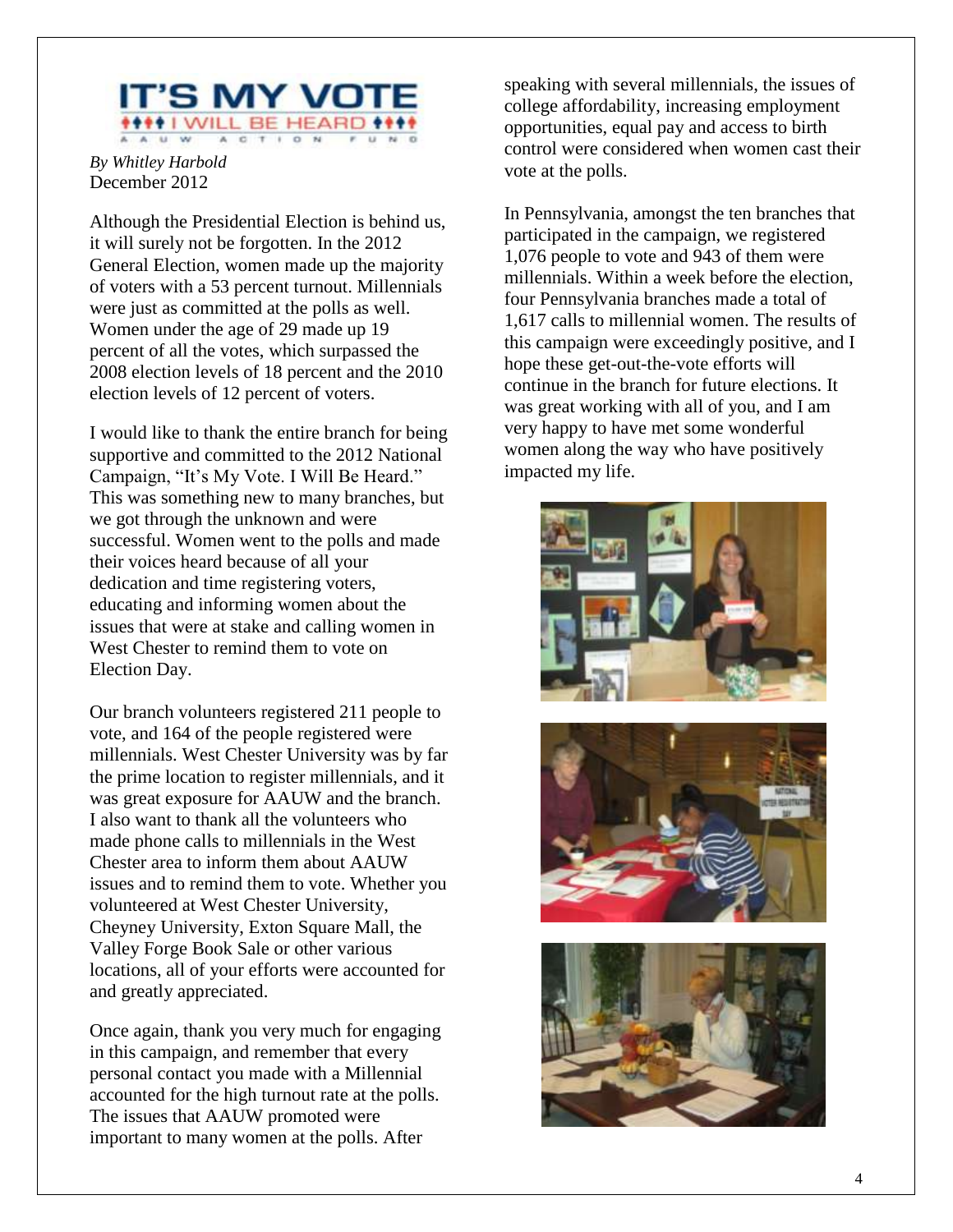# **GETT 2013 Site Chosen**

*Mary A Smith GETT committee and AAUW Liaison*

I am excited to announce the  $13<sup>th</sup>$  Annual Girls Exploring Tomorrow's Technology (GETT) event will be held on March  $16^{th}$ ,  $2013$  at the new, state of the art, Phoenixville Middle School. Planning for the one-day event is under way, and once again I will be asking for volunteers to staff the parent/educator event, serve as flag ladies, as lunch servers or whatever GETT may need on the day of the event . I will start making a list of those members who would like to be involved. Many who have volunteered in the past can attest to the satisfaction this brings to them to be part of such an amazing event. I have been involved and am part of the original committee from 13 years ago, sitting in a boardroom at CB Technologies with 8 other women trying to figure out how to encourage young women to get into the IT careers. Little did we know we would be creating such a long-standing event. It just goes to show how one idea can spark a movement.

Girls Exploring Tomorrow's Technology (GETT) began in Chester County Pennsylvania in 2001 as a response to the underrepresentation of young women in the fields of computer and information technology. GETT, a volunteer-driven SEPA regional project, has now expanded its scope, introducing the universe of technological and STEM careers to girls. GETT is an exciting, enlightening and educational workforce development project designed for Southeast PA girls in grades 6 through 12 and their parents, teachers, and counselors to learn about careers in the dynamic fields of technology. GETT has had partner events in Philadelphia (BioScience) and in Casper, Wyoming at Casper College.

#### *Why is GETT Important?*

Although technology has a huge impact in shaping our society, the latest statistics indicate that girls shy away from careers in technology. These careers are financially rewarding and influential, but unfortunately, the number of

women entering these fields continues to decline. In 2003, the American Association of University Women (AAUW) Educational Foundation Report, *Women at Work*, highlighted the need for advanced education for women in the computer and information fields. Without this training, the technological gender gap will continue to grow. According to recent research from the Information Technology (IT) Association of America, women now represent barely one-quarter of IT workers.

GETT is an opportunity for parents, girls, and educators to learn the facts about how technology careers can be fulfilling, fun, and rewarding personally, professionally, and financially. GETT also provides an excellent way for girls to meet and interact with successful women and educators who are positive role models.

GETT Project Founders and the 2007 GETT Steering Committee were Honored as Recipients of the 2007 AAUW Gateway to Equity Award and the 2007 Partnership Award Presented by the Chester County Chamber of Business and Industry. This shows what an important event GETT is, and highlights the need to continue it.

The American Association of University Women - West Chester Branch supports GETT on an annual basis.

If you have any contacts for funding, if you know of any young women who may be a part of the hands-on break-out sessions or if you would like to volunteer, please let me know at [pangea49@comcast.net](mailto:pangea49@comcast.net) or call me at 610-269- 3375.

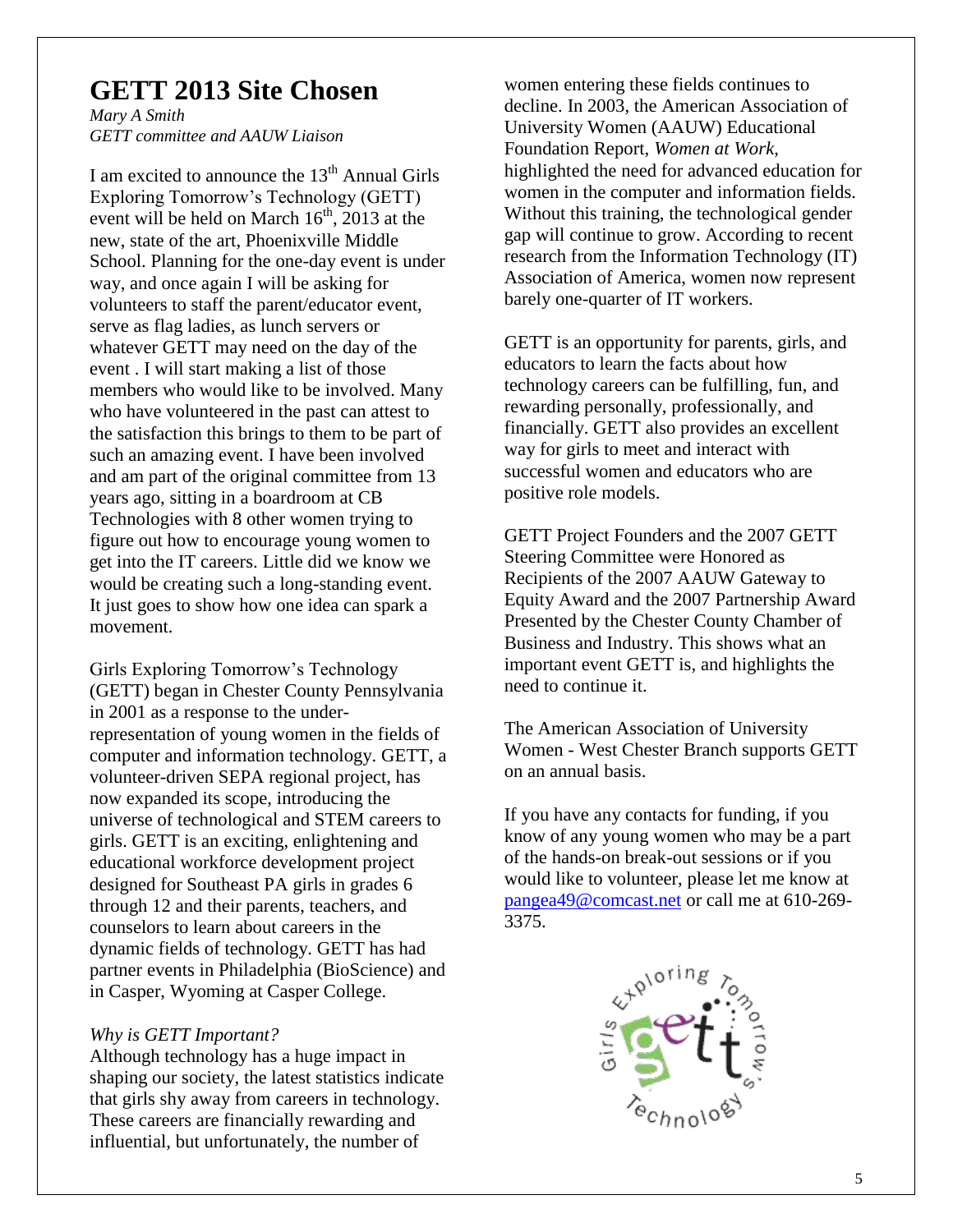# *Membership News*

*Welcome to our newest member!* 

#### **Barbara (Barb) Lathroum**

| Home:          | 305 Whistling Swan Lane                   |
|----------------|-------------------------------------------|
|                | Downingtown, PA 19335                     |
|                | Profession: Math Teacher-Downingtown East |
|                | <b>High School</b>                        |
| Degree:        | Oberlin College, AB                       |
|                | West Chester University, BS               |
|                | Johns Hopkins University, MA              |
| Phone:         | $610-321-9783$ (h)                        |
|                | 484-995-2008 (c)                          |
| E-mail:        | blathroum@gmail.com                       |
| Interests:     | puzzles, reading, genealogy,              |
| needlework     |                                           |
| <b>Updated</b> |                                           |
| Samia Rishi    |                                           |
|                | Home Address: 110 Hidden Pond Drive       |

|         | HOME AGGIESS. TIU HIGGEII PONG DIIVE |
|---------|--------------------------------------|
|         | Chadds Ford, PA 19317-9365           |
| Phone:  | $302 - 540 - 0623$ (c)               |
| E-mail: | samiakr@gmail.com                    |

### *Branch Board Meetings*

All Board meetings are open to the membership and are held at the Women's Center at West Chester University. Meetings begin at 7:15 pm, are over by 9, and are usually on the first Tuesday of the month.

#### **Special Interest Groups Couples Bridge**

Meets the  $3<sup>rd</sup>$  Saturday evening monthly at a member's home. We are a social group and welcome all who like to play. Contact the chair, Carol Habig, at 610-431-9987 or e-mail her at [whabig@verizon.net.](mailto:whabig@verizon.net)

**Lit I, Afternoon Book Discussion**: Meets on the 4<sup>th</sup> Thursday. Please contact Elaine Burgess, 610-383-7018 if you plan to attend.

Lit II Book Group meets on the 3rd Wednesday of the month. The next meeting will take place on January 16th when the group will discuss the book *The Greater Journey: Americans in Paris* by David McCullough.The discussion leader will be Phyllis Dunn, and the hostess, Jean Speiser.

New members are always welcome, and can join the group by contacting Donna Eaves at [610-692-5277](tel:/610-692-5277) or [deaves@live.com.](mailto:deaves@live.com)

#### **Non-Fiction Group**

You may call Paula McGinness for more information, 610-942-4852 (home) or 610-273- 3303 (work).

#### **Finance Discussion Group**

The Finance Discussion Group meets on the 4th Wednesday of each month at 7:00 p.m. Participants are invited to bring related articles. For information contact: Leslie Olson, 610- 793-2938 or olsonfour@verizon.net.

#### **FIG (Food Interest Group)**

Dining around, usually at a member's home. This group is co-ed, singles welcome. Each member brings a dinner item. The group meets the  $2<sup>nd</sup>$  Saturday of each month. If interested please contact Donna Eaves at [610-692-5277](tel:/610-692-5277) or [deaves@live.com.](mailto:deaves@live.com)

#### **Great Decisions**

For more information on the Great Decisions group, contact Jacky Page at 610-359-9887 or [martin\\_page@msn.com.](mailto:martin_page@msn.com)

#### **TIG (Travel Interest Group):** *AAUW TIGers*

The Travel Interest Group is composed of those who like to go on day trips. Several trips are planned for winter and spring 2013. Trips are open to all members and guests. The contact person is Sue Johnston, [sueearlj@verizon.net](mailto:sueearlj@verizon.net) or 610-363-8535. Contact Sue or Roselyn Cadoff with any questions. If you are not on our email list and would like to be or wish to be removed from the list please contact Sue.

### **Get Your** *Keystoner* **Online and Help the Environment**

The *Keystoner is the State AAUW Newsletter*  switch to receiving it online*.* You will receive an e-mail notice of the posting with a table of contents and a link to a downloadable copy.

Help the environment and the state organization, plus no waiting for delivery. Archived issues also. To sign up just fill in the blanks at: <http://www.aauwpa.org/keystoner.html>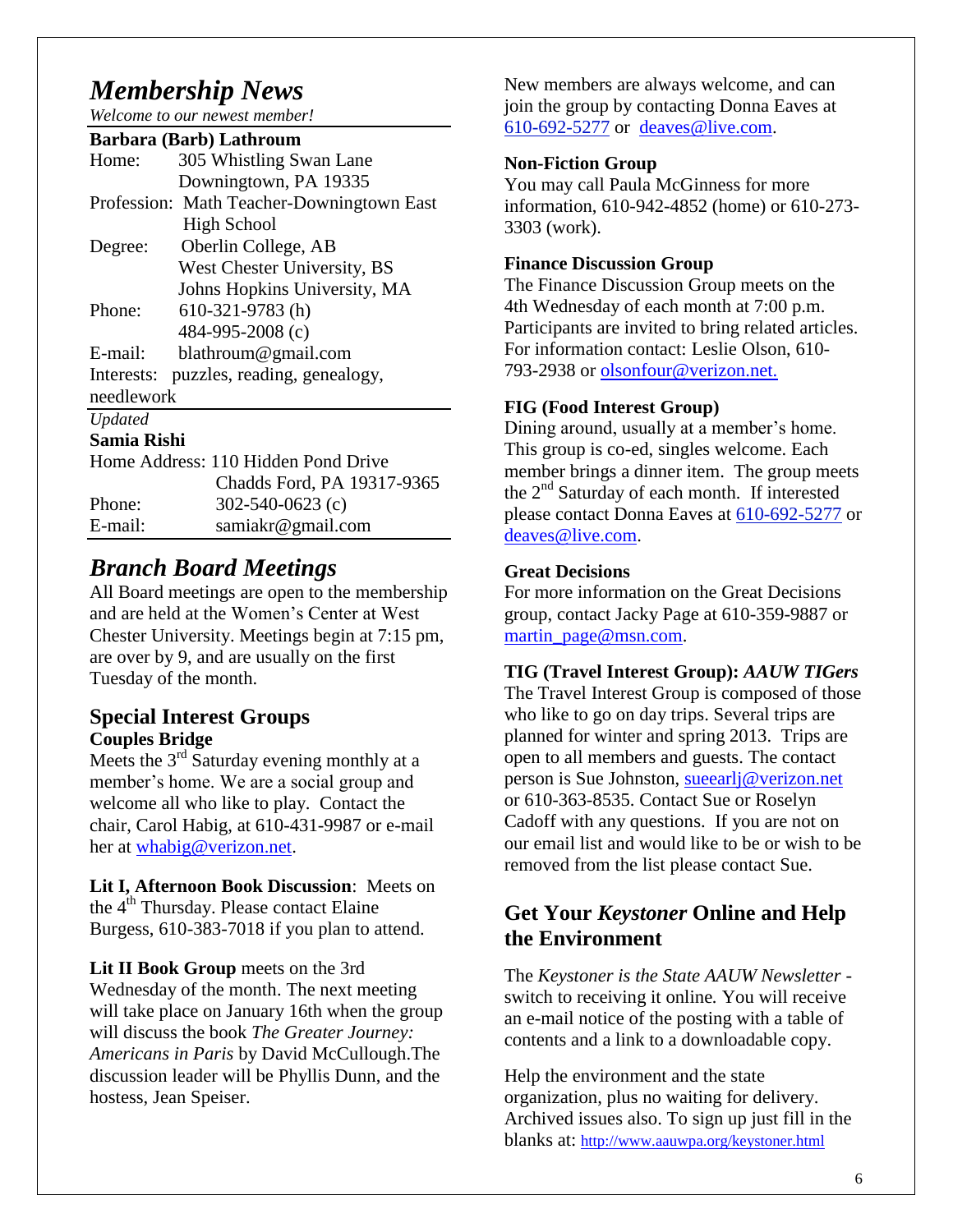| <b>AAUW Mission Statement</b>                    |
|--------------------------------------------------|
| AAUW advances equity for women and girls through |
| advocacy, education, philanthropy, and research. |

| Norma George            | Newsletter Co-Editor                |
|-------------------------|-------------------------------------|
| 610-872-7567            | ngeorge@cheyney.edu                 |
| Tamara Hollins          | Newsletter Co-Editor                |
| 610-399-2256            | thollins@cheyney.edu                |
| Nancy Rumfield          | Newsletter Co-Editor                |
| 610-399-0388            | nrumfield@gmail.com                 |
| Newsletter email        | aauwsumnews@gmail.com               |
| <b>Fran Pierce</b>      | Branch Co-President                 |
| 610-594-0625            | franpierce@verizon.net              |
| Sandi Kwisz             | <b>Branch Co-President</b>          |
| 610-793-3135            | SandraK98@aol.com                   |
| Jean Speiser            | Program Vice-President              |
| 610-692-3227            | <u>JeanSpeiser@gmail.com</u>        |
| <b>Nancy Dore</b>       | Program Vice-President              |
| 610-725-0459            | 4dores@comcast.net                  |
| Jane Schultz            | Membership Vice-President           |
| 610-431-3628            | mjschultz46@hotmail.com             |
| Linda Lang              | Recording & Corresponding Secretary |
| 610-738-9678            | lindalang@comcast.net               |
| <b>Molly Scott</b>      | <b>Financial Officer</b>            |
| 484-702-7211            | gollymolly44@gmail.com              |
| http://wccc-pa.aauw.net |                                     |

### **Guidelines for** *AAUW some*

1. Deadline for articles is the  $10<sup>th</sup>$  of the month unless noted in newsletter.

2. Board will develop outline/plan for newsletter.

3. Copies of each article must be sent to the President.

4. Articles should be less then 340 words (1 column in 12 pt.) and sent as .doc (Word) files whenever possible.

5. Program information should be available for publication in the month prior to the event.

6. SIG information should be specific (when, where, leader, contact info., program or book).

7. Photos should be sent in .jpg format and should be the best quality possible. Leave cropping to the editors when possible.

8. Editors must keep newsletter to 10 pages or less (5 printed front and back).

9. Editors must consult with President or designee if newsletter is too long.

10. Circulation Chair will determine number of copies to be printed.

11. Board will review and decide list of Friends who receive printed copies.

12. The newsletter should go to the printer by the  $25<sup>th</sup>$  of the month. Copies should include the Circulation Manager, Person who distributes the e-mail version, and, if requested, other named designees.

### **Help AAUW Save Money**

Each year our editors put together eight informative, attractive, and news filled issues of our *AAUW some* newsletter. At current prices, printing and mailing costs exceed \$1.50 a piece per issue, costing over \$12.00 per member per year. For several years, many AAUW members have received their copies via e-mail. Through e-mail they receive the news as soon as it is published. By eliminating the paper copy, they are also making a contribution to a greener environment. If you are not already receiving *AAUW some* via e-mail and would be willing to do so, please contact Fran Pierce at [franpierce@verizon.net.](mailto:franpierce@verizon.net)

# **Membership Outreach**

If you wish to review your records for the *AAUW National association* check out <http://www.aauw.org/> or use the *Helpline Phone* at 800-326-2289

Once you have accessed the site go to the Member Center. You will need your Membership Number to change your record information (see directions on page 35 of the branch member handbook). In addition, you can find your Membership Number on the address label of the Association publication *Outlook* or on the label of your branch handbook.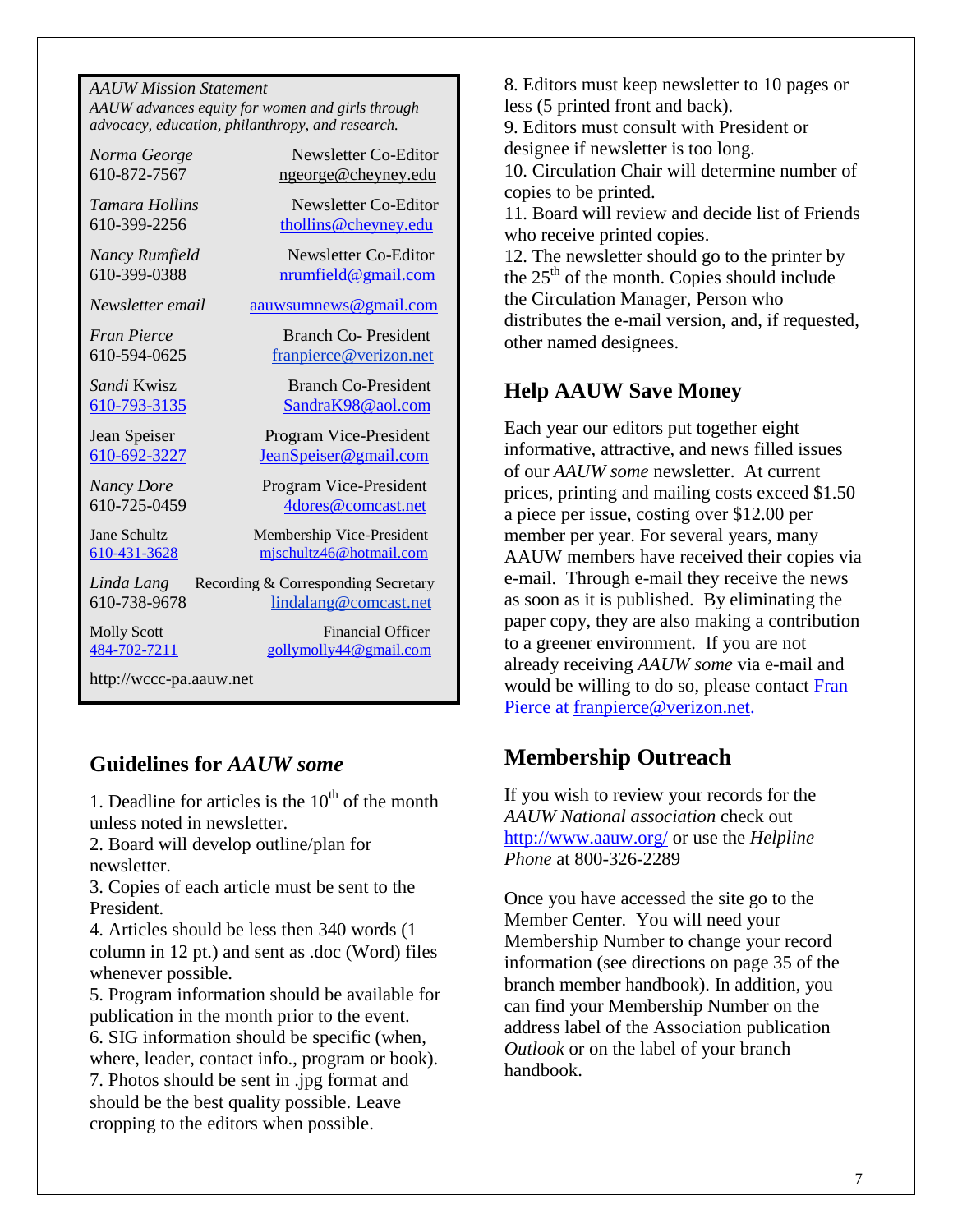| <b>Holiday Party – Progressive Dinner</b><br>Please send this form to Nancy Dore at 3 Thayer Drive, Frazer, PA 19355                                                                                                                                                                                                                                                                                                                                                        |
|-----------------------------------------------------------------------------------------------------------------------------------------------------------------------------------------------------------------------------------------------------------------------------------------------------------------------------------------------------------------------------------------------------------------------------------------------------------------------------|
| Name(s) $\overline{\phantom{a}}$                                                                                                                                                                                                                                                                                                                                                                                                                                            |
| Phone or Email _____                                                                                                                                                                                                                                                                                                                                                                                                                                                        |
| Number attending ________ (\$15 per person/\$25 per couple) Amount enclosed ______                                                                                                                                                                                                                                                                                                                                                                                          |
| Reservations must be received no later than <b>December 10</b> in order to allow hostesses time to plan and<br>prepare food. MAKE CHECKS out to: AAUW West Chester-Chester County.                                                                                                                                                                                                                                                                                          |
|                                                                                                                                                                                                                                                                                                                                                                                                                                                                             |
| <b>Buy a Raffle Ticket and Support Our Branch!</b>                                                                                                                                                                                                                                                                                                                                                                                                                          |
| This month we will be raffling off a holiday-theme basket at our Holiday Dinner on December 15. The<br>basket will include wine and champagne, gift cards for gourmet food items, and other accessories that<br>could be used in your home over the holidays. Tickets will be sold throughout the cocktail party and<br>dinner and the raffle winner will be picked during the dessert party at the end of the evening. The<br>value of the basket will be more than \$150. |
| BUT – even if you cannot attend the Holiday Dinner event, you can participate! Tickets are \$2 each<br>or 3 for \$5 and if you will not be attending the dinner, you can send your check to Fran Pierce to reach<br>her no later than December 12 <sup>th</sup> . Please make your checks payable to "AAUW West Chester-Chester<br>County" and mail them to Fran Pierce at 717 Hunt Club Lane, Chester Springs, PA.                                                         |
| Indicate how many tickets you are paying for, and Fran will fill out the tickets for you and put them<br>into the ticket bowl the night of the dinner and send you your half of the tickets by mail. Please<br>include your phone number when you send your check so that we can call you if you are the winner of<br>the basket!                                                                                                                                           |
| <b>Raffle Tickets!</b>                                                                                                                                                                                                                                                                                                                                                                                                                                                      |
|                                                                                                                                                                                                                                                                                                                                                                                                                                                                             |
|                                                                                                                                                                                                                                                                                                                                                                                                                                                                             |
|                                                                                                                                                                                                                                                                                                                                                                                                                                                                             |
| Please mail your check with this form to:                                                                                                                                                                                                                                                                                                                                                                                                                                   |
| Fran Pierce, 717 Hunt Club Lane, Chester Springs, PA 19425                                                                                                                                                                                                                                                                                                                                                                                                                  |
|                                                                                                                                                                                                                                                                                                                                                                                                                                                                             |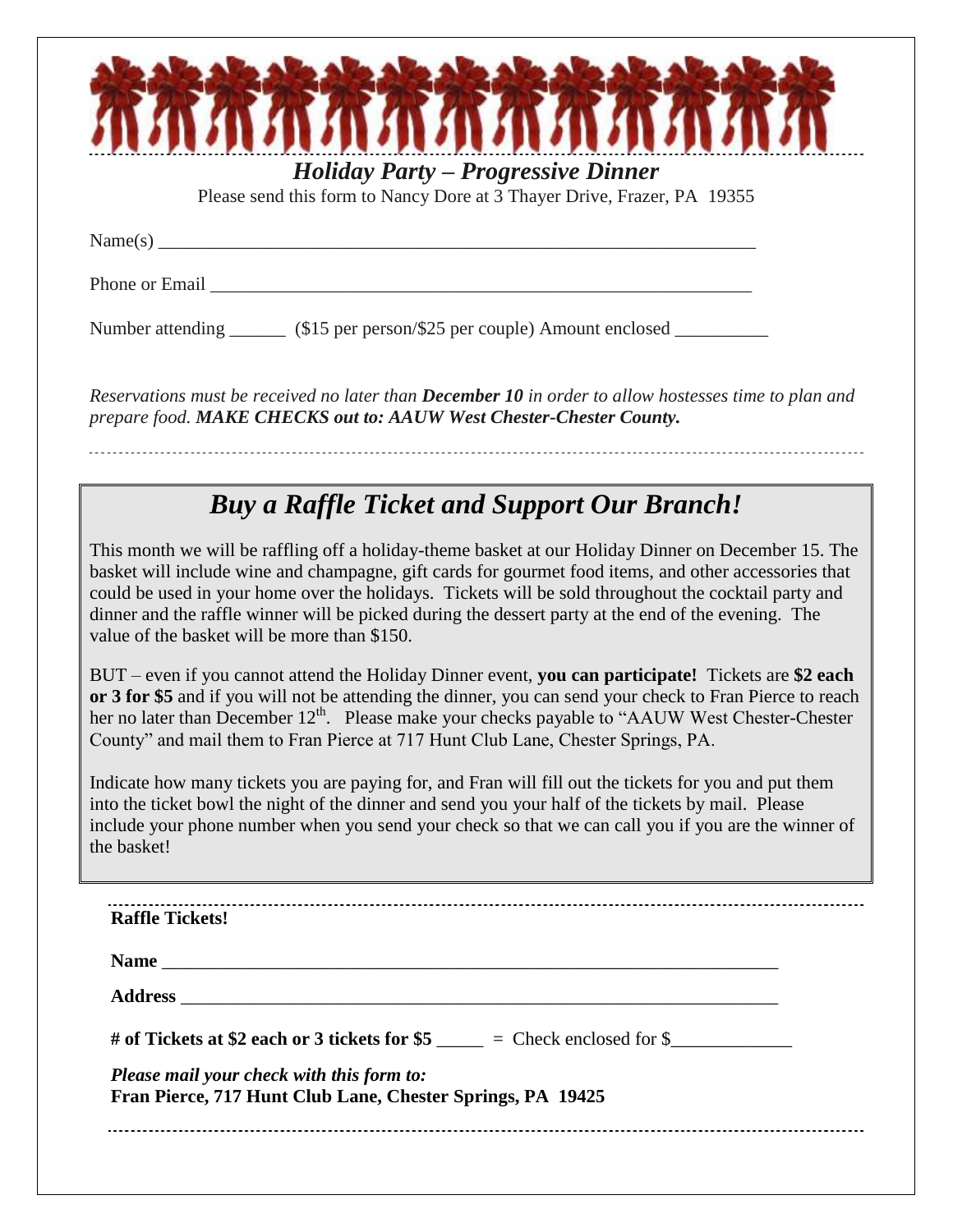*An Invitation from Roselyn Cadoff - she will be exhibiting her oil paintings in this show. The show runs through January 5th*

> *ArtFusion 19464 -- Annual Holiday Open House* Friday, December 7 from 5-8pm

Make plans to join us on 12/7 for our annual holiday party! Guests will have a special chance to see the artistic and creative entries in our annual holiday show. Over 35 local artists are participating in *The Secret Life of Trees.* That evening we will also be collecting donations of canned goods for a food drive run by the Pottstown Keystone Chapter 565 of Vietnam Veterans. This food will go to local veterans and their families for the holidays.

As always, this party is free and open to the public. We do ask that you RSVP *[via email](mailto:update@artfusion19464.org?subject=Holiday%20Party%20RSVP)* or by calling [610-326-2506.](tel:/610-326-2506)

> *ArtFusion 19464 Formerly the Gallery School of Pottstown/Gallery on High 254 E. High St. \* Pottstown, PA 19464 [\\*610-326-2506](tel:/610-326-2506) [www.artfusion19464.org](http://www.artfusion19464.org/)*

# **Holiday Gift Giving – Giving Gifts without Guilt**

Thinking about gift giving this season? How about chosing gifts that give twice! Consider gifts that benefit your favorite nonprofit – wildlife, nature, breast cancer, research hospitals and many more organizations or groups. To help you make some decisions and have some extra fun shopping, here are a just few websites you can check out. Don't forget a contribution to the *Alice Lawson Scholarship* (see page 3) when you are thinking of giving.

Gifts Without Guilt – Nonprofit Organizations – a listing of many sites <http://nonprofit.about.com/od/fordonors/tp/guiltfreeshopping.htm>

The Breast Cancer Site Store <https://www.thebreastcancersite.com/store/bcs/site>

The Hunger Site Store <https://thehungersite.com/store/ths/site>

*Interested in submitting an article or have information to share?*

### *We need your News!*

The co-editors of *AAUW some News*, are delighted to bring you this issue of the newsletter, but … *We continue to need input from members!!* Please send *articles* as Word documents. Forward your news articles to the *gmail account:* [aauwsumnews@gmail.com,](mailto:aauwsum@gmail.com) indicating the topic and month in the subject box and cc the President. This is a shared share account, so the co-editors can access your email and keep their work or personal mailboxes from getting filled. It also makes collaborating easier.

Remember that articles for a given month of the newsletter are due on the 12th of the preceding month*.* Please provide all necessary information with your submission.